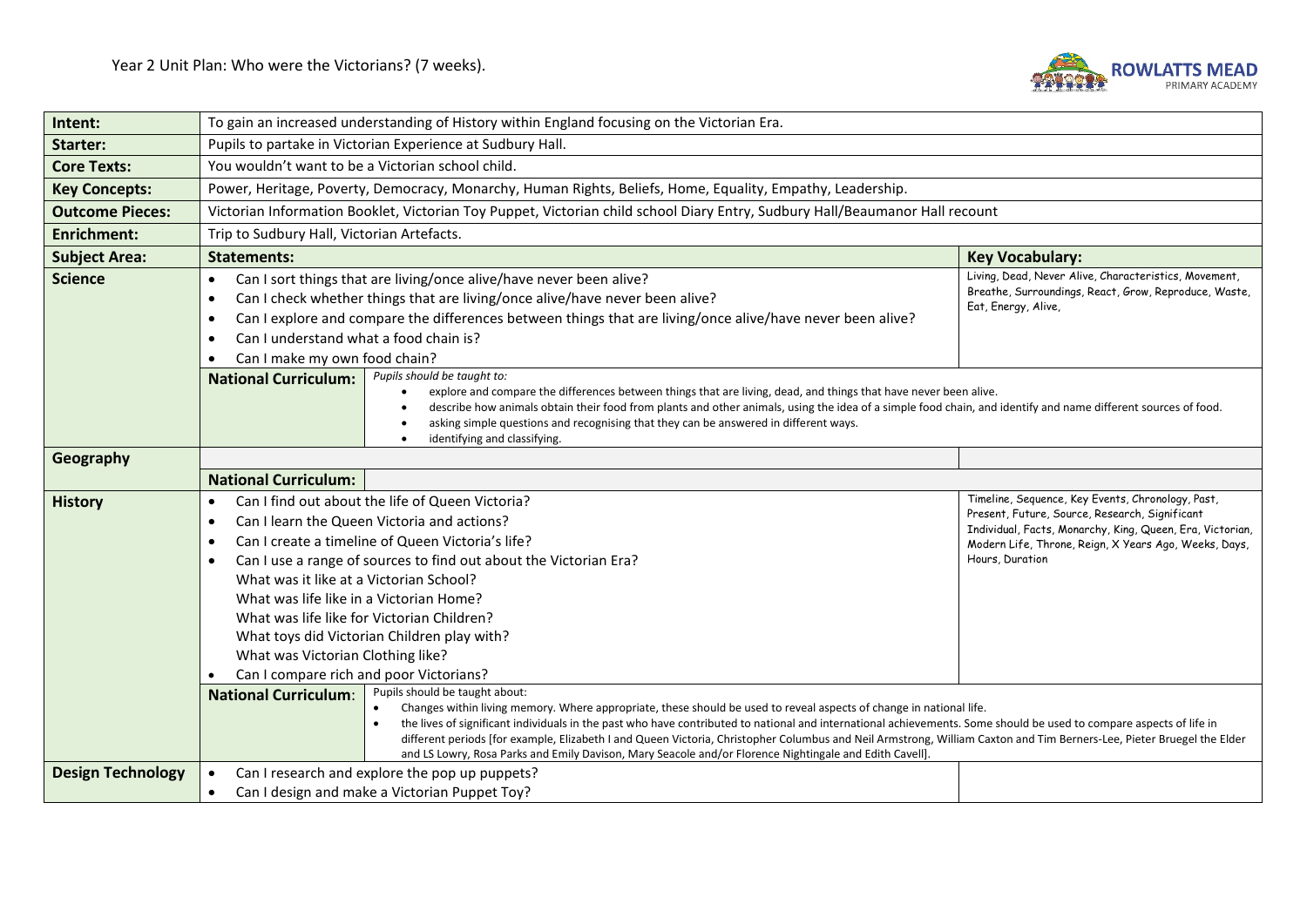

|                          | $\bullet$                                                                                                                                                                     | Can I understand what a mechanism is and make a Victorian puppet?                                                                                                                                                                                                                                                                                                      |                                                                                                           |  |  |
|--------------------------|-------------------------------------------------------------------------------------------------------------------------------------------------------------------------------|------------------------------------------------------------------------------------------------------------------------------------------------------------------------------------------------------------------------------------------------------------------------------------------------------------------------------------------------------------------------|-----------------------------------------------------------------------------------------------------------|--|--|
|                          |                                                                                                                                                                               | Can I create and perform in a Puppet Show?                                                                                                                                                                                                                                                                                                                             |                                                                                                           |  |  |
|                          | <b>National Curriculum:</b>                                                                                                                                                   | Pupils should be taught to:<br>use research and develop design criteria to inform the design of innovative, functional, appealing products that are fit for purpose, aimed at particular individuals or<br>groups                                                                                                                                                      |                                                                                                           |  |  |
|                          |                                                                                                                                                                               | generate, develop, model and communicate their ideas through discussion, annotated sketches, cross-sectional and exploded diagrams, prototypes, pattern pieces and<br>computer-aided design.                                                                                                                                                                           |                                                                                                           |  |  |
|                          |                                                                                                                                                                               | select from and use a wider range of tools and equipment to perform practical tasks [for example, cutting, shaping, joining and finishing], accurately<br>$\bullet$<br>select from and use a wider range of materials and components, including construction materials, textiles and ingredients, according to their functional properties and<br>aesthetic qualities. |                                                                                                           |  |  |
|                          |                                                                                                                                                                               | investigate and analyse a range of existing products evaluate their ideas and products against their own design criteria and consider the views of others to improve their<br>work.                                                                                                                                                                                    |                                                                                                           |  |  |
|                          |                                                                                                                                                                               | understand and use mechanical systems in their products [for example, gears, pulleys, cams, levers and linkages].                                                                                                                                                                                                                                                      |                                                                                                           |  |  |
| Art                      | $\bullet$                                                                                                                                                                     | Can I label the features needed to be included in a collage of Queen Victoria?                                                                                                                                                                                                                                                                                         | Artist, Still Life, Improve, Assemble, Criteria,<br>Template, Attach, User, Mixing, Mosaic, Natural, Man- |  |  |
|                          | $\bullet$                                                                                                                                                                     | Can I plan the appropriate materials I will use for my collage?<br>made, Experiment, Tones, Scale, Proportion                                                                                                                                                                                                                                                          |                                                                                                           |  |  |
|                          | Can I create a collage of Queen Victoria?                                                                                                                                     |                                                                                                                                                                                                                                                                                                                                                                        |                                                                                                           |  |  |
|                          | Pupils should be taught:<br><b>National Curriculum:</b>                                                                                                                       |                                                                                                                                                                                                                                                                                                                                                                        |                                                                                                           |  |  |
|                          |                                                                                                                                                                               | to use a range of materials creatively to design and make products.<br>to develop a wide range of art and design techniques in using colour, pattern, texture, line, shape, form and space.<br>$\bullet$                                                                                                                                                               |                                                                                                           |  |  |
| <b>Music</b>             | $\bullet$                                                                                                                                                                     | Composer, Appraise, Evaluate, Opinion, Instrument,                                                                                                                                                                                                                                                                                                                     |                                                                                                           |  |  |
|                          |                                                                                                                                                                               | Can I appraise a composer? (Composer of the Term)<br>Compose, Volume, Pitch, Pulse, Tempo, Rhythm                                                                                                                                                                                                                                                                      |                                                                                                           |  |  |
|                          | Can I learn a Victorian song and sing it in parts?<br>Pupils should be taught:                                                                                                |                                                                                                                                                                                                                                                                                                                                                                        |                                                                                                           |  |  |
|                          | <b>National Curriculum:</b>                                                                                                                                                   | to develop a wide range of art and design techniques in using colour, pattern, texture, line, shape, form and space.<br>$\bullet$<br>listen with concentration and understanding to a range of high-quality live and recorded music.<br>$\bullet$                                                                                                                      |                                                                                                           |  |  |
|                          |                                                                                                                                                                               |                                                                                                                                                                                                                                                                                                                                                                        |                                                                                                           |  |  |
| <b>PSHE</b>              | $\bullet$                                                                                                                                                                     | Can I understand what private is and what it should look like?                                                                                                                                                                                                                                                                                                         | Respect, Same, Different, Bully, Bullying, Proud,                                                         |  |  |
|                          | Teasing, Emotions, Happy, Sad, Angry, Shy, Scared,<br>Can I design a pair of PANTS to support the campaign?<br>$\bullet$<br>Worried, Excited, Nervous, Love, Friends, Family, |                                                                                                                                                                                                                                                                                                                                                                        |                                                                                                           |  |  |
|                          | Can I explain whether it is ok to be different?<br>Private Parts, Safety, Secrets, Surprises, Likes,<br>$\bullet$                                                             |                                                                                                                                                                                                                                                                                                                                                                        |                                                                                                           |  |  |
|                          | Dislikes, Families<br>Can I write a set of instructions for brushing your teeth?<br>Can I explore keeping a secret?                                                           |                                                                                                                                                                                                                                                                                                                                                                        |                                                                                                           |  |  |
|                          |                                                                                                                                                                               |                                                                                                                                                                                                                                                                                                                                                                        |                                                                                                           |  |  |
|                          |                                                                                                                                                                               | National Curriculum:   See PSHE Subject Leader Document.                                                                                                                                                                                                                                                                                                               |                                                                                                           |  |  |
| <b>Religious Studies</b> |                                                                                                                                                                               |                                                                                                                                                                                                                                                                                                                                                                        |                                                                                                           |  |  |
|                          | <b>National Curriculum:</b>                                                                                                                                                   |                                                                                                                                                                                                                                                                                                                                                                        |                                                                                                           |  |  |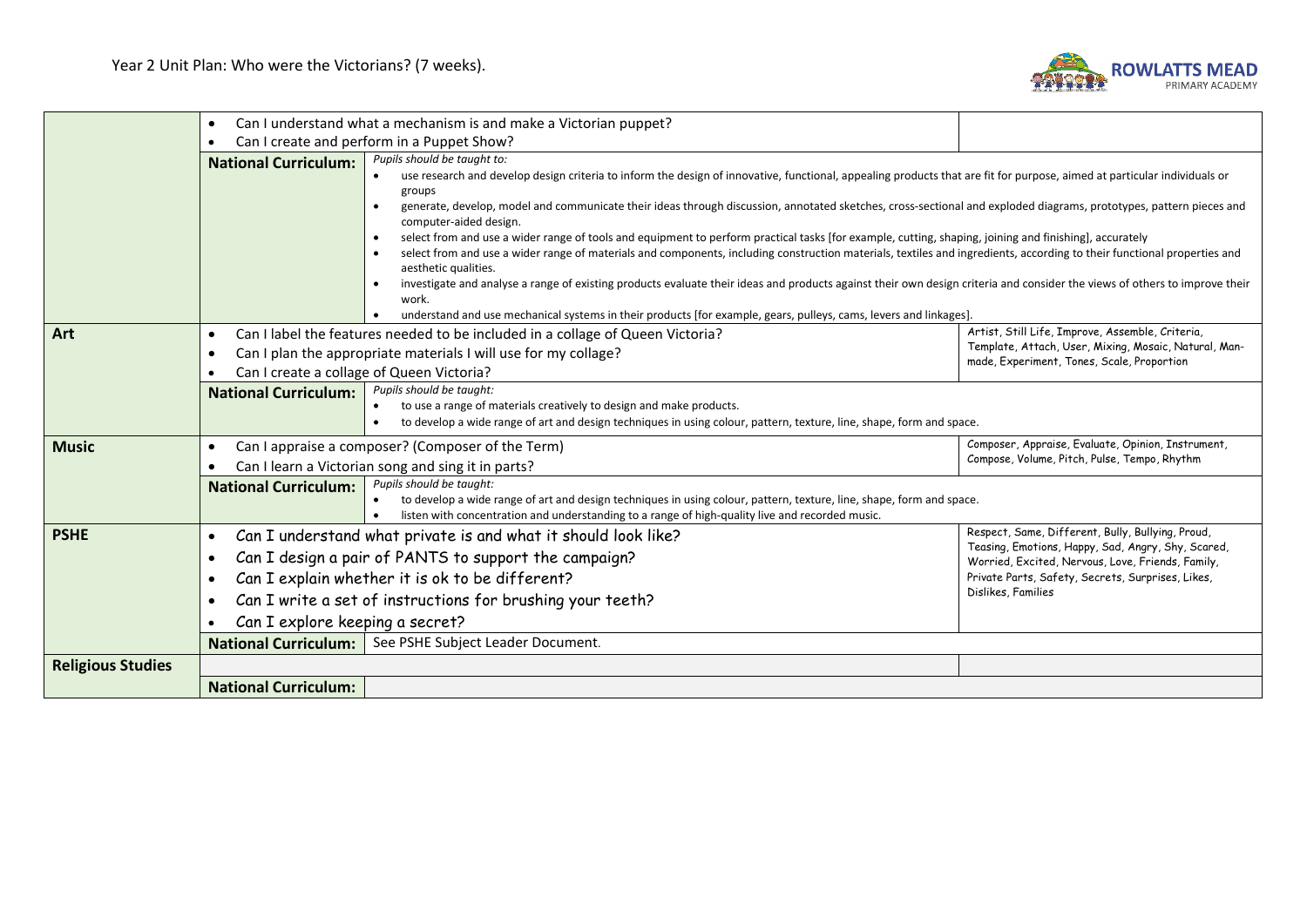

| <b>Computing</b> | E-Safety – Project Evolve<br>Strand 3 – Online Reputation<br>Strand 4 – Online Bullying<br>See Project Evolve Document.                                                                                                                              | Device, Camera, Photograph, Capture, Image, Digital<br>Landscape, Portrait, Horizontal, Vertical, Field of View,<br>Narrow, Wide, Format, Framing, Focal Point, Subject<br>Matter, Format, Compose, Natural Lighting, Artificial<br>Lighting, Flash, Focus, Background, Foreground, Editing,<br>Tools, Colour, Filter, Pixlr, Lighting, Filter, Changed, Real |
|------------------|------------------------------------------------------------------------------------------------------------------------------------------------------------------------------------------------------------------------------------------------------|---------------------------------------------------------------------------------------------------------------------------------------------------------------------------------------------------------------------------------------------------------------------------------------------------------------------------------------------------------------|
|                  | <b>NCEE Unit 2: Digital Photography</b>                                                                                                                                                                                                              |                                                                                                                                                                                                                                                                                                                                                               |
|                  | To know what devices can be used to take photographs                                                                                                                                                                                                 |                                                                                                                                                                                                                                                                                                                                                               |
|                  | To use a digital device to take a photograph                                                                                                                                                                                                         |                                                                                                                                                                                                                                                                                                                                                               |
|                  | To describe what makes a good photograph                                                                                                                                                                                                             |                                                                                                                                                                                                                                                                                                                                                               |
|                  | To decide how photographs can be improved                                                                                                                                                                                                            |                                                                                                                                                                                                                                                                                                                                                               |
|                  | To use tools to change an image                                                                                                                                                                                                                      |                                                                                                                                                                                                                                                                                                                                                               |
|                  | To recognise that images can be changed                                                                                                                                                                                                              |                                                                                                                                                                                                                                                                                                                                                               |
|                  | Pupils should be taught to:<br><b>National Curriculum:</b><br>use technology purposefully to create, organise, store, manipulate and retrieve digital content<br>$\bullet$<br><b>Z</b> recognise common uses of information technology beyond school |                                                                                                                                                                                                                                                                                                                                                               |